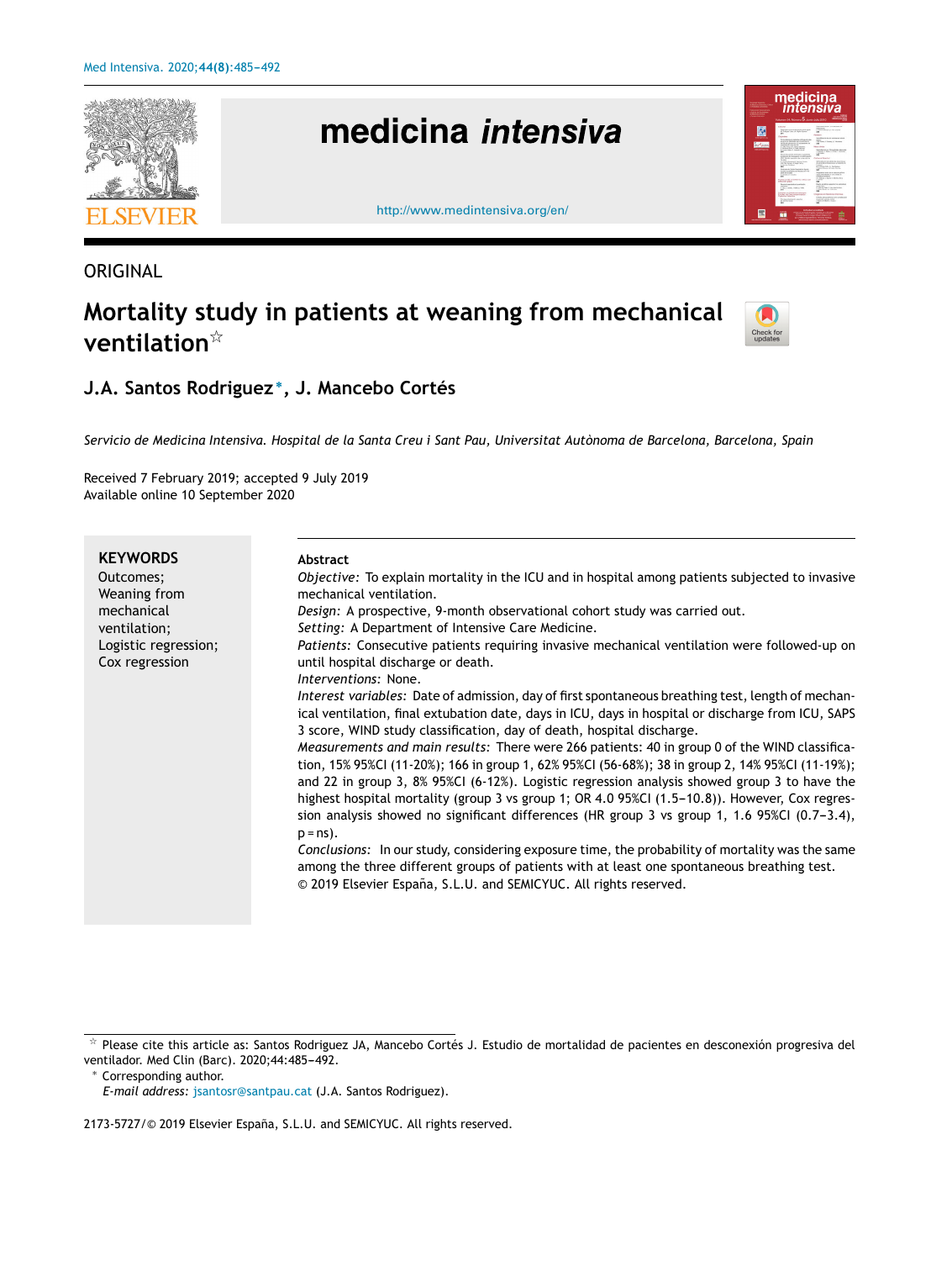| <b>PALABRAS CLAVE</b><br>Desenlaces;<br>Desconexión de la<br>ventilación mecánica;<br>Regresión logística;<br>Regresión de Cox | Estudio de mortalidad de pacientes en desconexión progresiva del ventilador<br>Resumen<br>Objetivo: Explicar mortalidad de pacientes con ventilación mecánica invasiva en el Servicio de<br>Medicina Intensiva (SMI) y en el hospital.<br>Diseño: Prospectivo de cohortes. Duración: 9 meses.<br>Ámbito: Servicio de Medicina Intensiva.<br>Pacientes: En ventilación mecánica en el Servicio de Medicina Intensiva, desde la intubación<br>hasta el alta del hospital.<br>Intervenciones: Ninguna.<br>Variables de interés: Fecha de ingreso, día de primera prueba de desconexión de la ventilación,<br>días de ventilación mecánica, día de extubación final, los días de estancia en SMI y en el hospital,<br>día de muerte o traslado del SMI, SAPS 3, clasificación del estudio WIND, día de muerte o alta<br>de hospital.<br>Resultados: De 266 pacientes, 40 eran del grupo 0 de la clasificación WIND, 15% IC 95%, (11-<br>20%); 166 del grupo 1, 62% IC 95%, (56-68%); 38 del grupo 2, 14% IC 95%, (11-19%); y 22 del grupo<br>3, 8% IC 95%, (6-12%). Usando regresión logística, el grupo 3 tiene la más alta probabilidad de<br>muerte en el hospital: grupo 3 vs 1, "odds ratio" 4,0 IC95% (1,5-10,8) p = 0,007). Sin embargo,<br>no se observaron diferencias en la mortalidad del grupo 3 vs 1 empleando el método de regresión<br>de Cox ("hazard ratio" 1,6 IC95% $(0,7-3,4)$ , p = ns).<br>Conclusión: En nuestro estudio, y teniendo en cuenta el tiempo de exposición, la mortalidad<br>es la misma entre los tres diferentes grupos de pacientes que se han sometido a una prueba de<br>desconexión de la ventilación.<br>© 2019 Elsevier España, S.L.U. y SEMICYUC. Todos los derechos reservados. |
|--------------------------------------------------------------------------------------------------------------------------------|--------------------------------------------------------------------------------------------------------------------------------------------------------------------------------------------------------------------------------------------------------------------------------------------------------------------------------------------------------------------------------------------------------------------------------------------------------------------------------------------------------------------------------------------------------------------------------------------------------------------------------------------------------------------------------------------------------------------------------------------------------------------------------------------------------------------------------------------------------------------------------------------------------------------------------------------------------------------------------------------------------------------------------------------------------------------------------------------------------------------------------------------------------------------------------------------------------------------------------------------------------------------------------------------------------------------------------------------------------------------------------------------------------------------------------------------------------------------------------------------------------------------------------------------------------------------------------------------------------------------------------------------------------------------------------------------------------------------------|
|--------------------------------------------------------------------------------------------------------------------------------|--------------------------------------------------------------------------------------------------------------------------------------------------------------------------------------------------------------------------------------------------------------------------------------------------------------------------------------------------------------------------------------------------------------------------------------------------------------------------------------------------------------------------------------------------------------------------------------------------------------------------------------------------------------------------------------------------------------------------------------------------------------------------------------------------------------------------------------------------------------------------------------------------------------------------------------------------------------------------------------------------------------------------------------------------------------------------------------------------------------------------------------------------------------------------------------------------------------------------------------------------------------------------------------------------------------------------------------------------------------------------------------------------------------------------------------------------------------------------------------------------------------------------------------------------------------------------------------------------------------------------------------------------------------------------------------------------------------------------|

## **Introduction**

Mechanical ventilation is a routine technique in the Intensive Medicine Servicies (IMS) used for the patients' live support. $1,2$  Its use can affect patients and is in direct corelation with the time elapsed on mechanical ventilation, among other causes. $3-5$  Shortening the time connected to mechanical ventilation is necessary to improve morbidity and mortality. On the other hand, it is well-known that extubation failures can worsen survival.<sup>6</sup> [T](#page-7-0)he analysis of survival (using the Kaplan-Meier method and Cox proportional hazards regression model)<sup>[7](#page-7-0)</sup> and the logistics regression (LR) model $8,9$  have been used discretionally to assess mortality and its modifying factors both in the IMS and the hospital settings.

However, the mortality estimate depends on the statistical model used. The most precise estimates come from follow-up studies (analysis of survival and Cox proportional hazards regression model) where subjects are followed for a certain amount of time that is different for every subject. The time elapsed from the occurrence of an index event until the occurrence of a terminal event is registered. Or until the follow-up period is over if the terminal event does not occur (in such case it will be tagged as an incomplete or censored event).<sup>[10](#page-7-0)</sup> Another statistical model used to estimate the mortality rate is the LR model. However, it does not include the time elapsed until the occurrence of the event that is under consideration. The LR model only assesses the existence of the terminal event (such as death) and treats all events as complete events; this model has been widely used in the medical literature, but it is less accurate than the Cox proportional hazards regression model when used in follow-up studies.[11](#page-7-0)

Weaning from mechanical ventilation is an important part of the patients' progression at the IMS setting. Back in 2007, Boles et al. $12$  proposed a classification of patients on mechanical ventilation weaning; however, a large number of patients did not fall under this category. In 2017, the WIND trial<sup>[13](#page-7-0)</sup> proposed a new taxonomy of patients on mechanical ventilation weaning based on the time elapsed between the first mechanical ventilation weaning attempt and extubation adding a new group for patients with no weaning attempts (group 0).

The objective of our study was to conduct a WINDcategorized and overall analysis of our patients including IMS related and hospital admission related mortality by using 2 different statistical models. One of them takes into account the follow-up time (survival analysis and Kaplan-Meier method with Cox proportional hazards regression model). The other is the LR model (which is the one used in the WIND trial).

# **Patients and methods**

#### **Study patients**

The study included all patients hospitalized and on mechanical ventilation. The entire hospitalization process was studied from IMS admission until hospital discharge; the patient may have been transferred to the Intermediate Care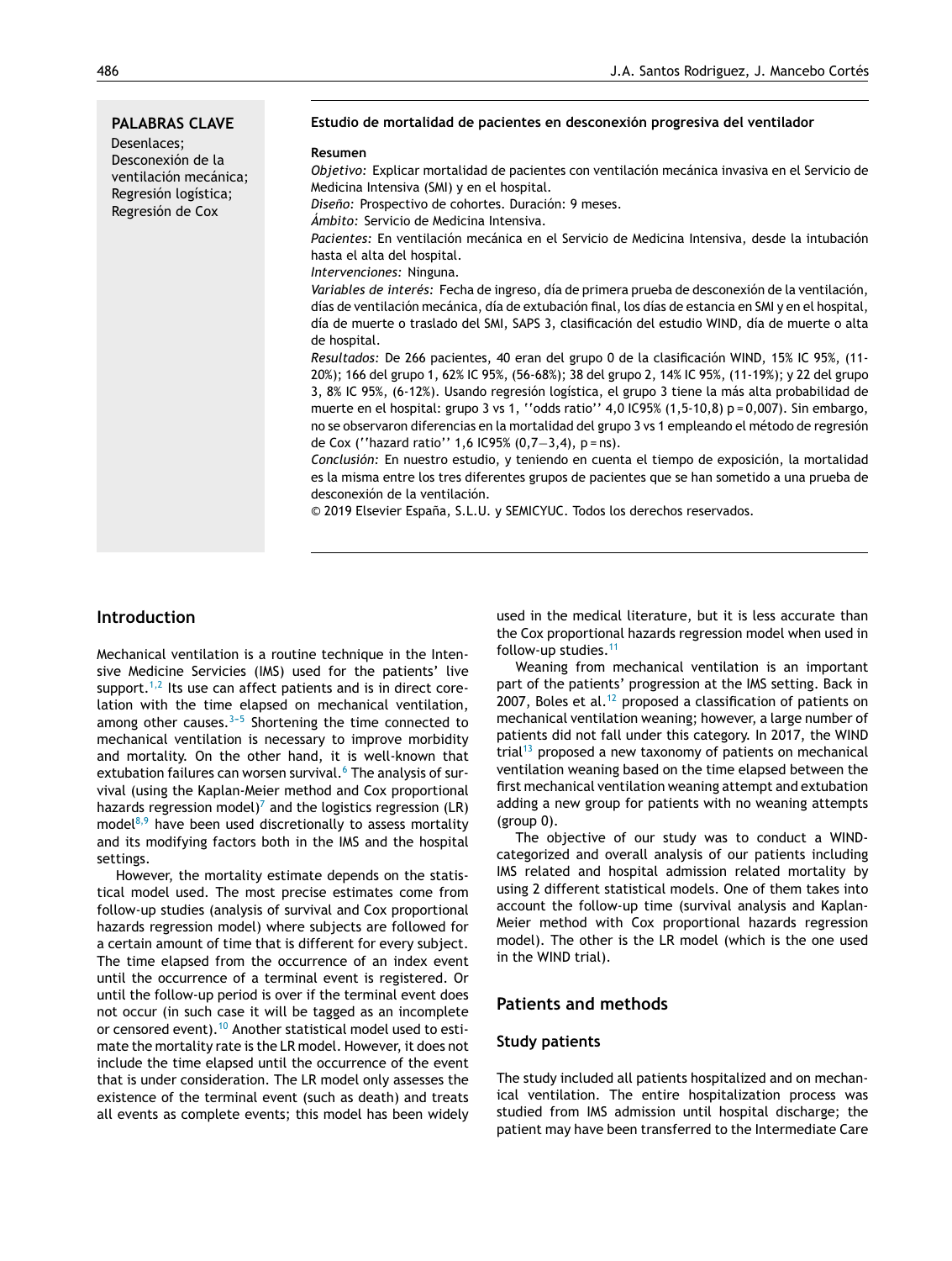Unit or the hospitalization ward and then readmitted by the IMS. We followed the patients until they were discharged from the IMS, in the case of death or transfer to a different center or until they were discharged from the hospital. The standard criteria to define successful weaning from mechanical ventilation were used.<sup>14-16</sup> This first weaning attempt is always performed using a T-shaped tube. Successful weaning is defined as a patient who can remain extubated for a whole week as it was the case in the WIND trial.<sup>[13](#page-7-0)</sup> This criterion also applies to tracheostomized patients, to those who have been disconnected from mechanical ventilation for more than a week or discharged from the IMS. Mechanical ventilation weaning in trachesotomized patients and those in whom the first weaning attempt fails was performed by gradually reducing pressure support ventilation or volume assist-control ventilation and through disconnections from the ventilator using a T-shaped tube depending on the study clinical tolerance.<sup>[15,16](#page-7-0)</sup> Our patients were all classified according to the most recent definitions.<sup>[13](#page-7-0)</sup> This classification included 4 groups: group 0, patients with 0 mechanical ventilation weaning attempts; group 1, the time elapsed between the first weaning attempt and extubation is  $\leq 1$  day; group 2, the time elapsed between the first weaning attempt and extubation is between 1 and 6 days, and group 3, the time elapsed between the first weaning attempt and extubation  $is > 7$  days.

#### **Inclusion and exclusion criteria**

We studied patients over 18 who remained intubated and on invasive mechanical ventilation for more than 24 h. All patients were treated with orotracheal intubation at the beginning of the study. Non-intubated patients or those who were on non-invasive mechanical ventilation only were excluded.

#### **Size of the sample**

A total of 10 patients per effect analyzed had been anticipated with a total of 3 variables per group (there are 4 groups in the WIND classification) with an estimated loss of 15%. A total of 250 patients had been anticipated in the sample. The number of annual IMS admissions is around 550 patients/year, 80% of whom are patients intubated and on mechanically ventilation.

#### **Data mining**

A database (Access 2010, Microsoft) was created that included the patients' personal variables and underlying disease, day of hospital and IMS admission, intubation day, first weaning attempt from mechanical ventilation, extubation day, severity scores (SAPS-3 score), type of mechanical ventilation attempt (T-shaped tube), tracheostomy day, IMS discharge day, and day of hospital discharge.

The study was approved by the ethics committee of *Hospital San Pau*. All patients gave their prior written informed consent on an informative document, since the study involved no interventions or procedures.

#### **Statistical analysis**

The Stata 15 statistical software package was used (Copyright 1985-2017, StataCorp LLC, StataCorp LP, College Station, TX, United States). A descriptive analysis was conducted (median, interquartile range, and 95% confidence intervals [CI], as appropriate). To study mortality, the risk of death-cumulative incidence ratio was analyzed<sup>17</sup>-ratio between the number of deaths and the total number of patients assessed at a given time-, globally and group by group according to the WIND classification. This risk is mor-tality rate<sup>[9,17](#page-7-0)</sup> that was estimated as the ratio between the number of deaths and the total number of days that all patients remained in a life-threatening situation. A patient is at risk of dying as long as he remains at the IMS or hospital. Therefore, the days of risk of death include the days of IMS stay or the overall days of hospital stay. The rate is expressed as the number of deaths for every 100 patients and for 10 consecutive days to make it more clinically understandable. To assess the differences between risks and the differences between rates the Mantel-Haenszel test for linear trend was used in both cases. A survival curve was built with all the patients with a mechanical ventilation weaning attempt, and another curve was built for every WIND group. Both curves were compared using the Mantel-Haenszel test (logrank). Also, an explicative-non predictive- $9,18$  model of mortality was designed of the sample collected. To that end, the LR model and the analysis of survival using the Kaplan-Meier method with Cox proportional hazards regres-sion model were used.<sup>[10](#page-7-0)</sup>

The LR and Cox proportional hazards regression models are initially estimated without adjustments. Afterwards, the variables that modify the size of the initial mortality effect > 10%<sup>[19](#page-7-0)</sup> or that are considered clinically relevant are addded: the SAPS-3 as the severity score, the length of the IMS stay, and the days on mechanical ventilation. After the statistical models have been established, a diagnosis of all cases is achieved. Also, a collinearity analysis of the independent variables considered is conducted with measurements of tolerance and the variance inflation factor available in the software program package Stata 15. The proportionality of Cox proportional hazards regression model was tested using Schoenfeld residual testing $^{20}$  $^{20}$  $^{20}$  and analyzing the Kaplan-Meier cuves.

#### **Results**

The cohort studied included 266 consecutive patients (156 males and 110 women) recruited over a 9-month period. A total of 97 of all patients had respiratory failure, 88 were neurological patients, 27 had septic disease, 21 were in their postoperative period, 20 were polytrauma patients, and 13 patients had other syndromes. The median age was 64.5 years (interquartile range, 54-74). The median of the SAPS-3 score was 65; interquartile interval (54−75). The remaining data for the entire cohort are shown on [Table](#page-3-0) 1. A total of 53 patients out of the entire sample (n = 266) died at the IMS (20%; 95%CI, 16% to 25%), and the mortality rate was 15 dead patients for every 100 patients over a period of 10 days (95%CI, 11-20). The total of patients who died during the entire hospital stay was 74 out of 266 (28%; 95%CI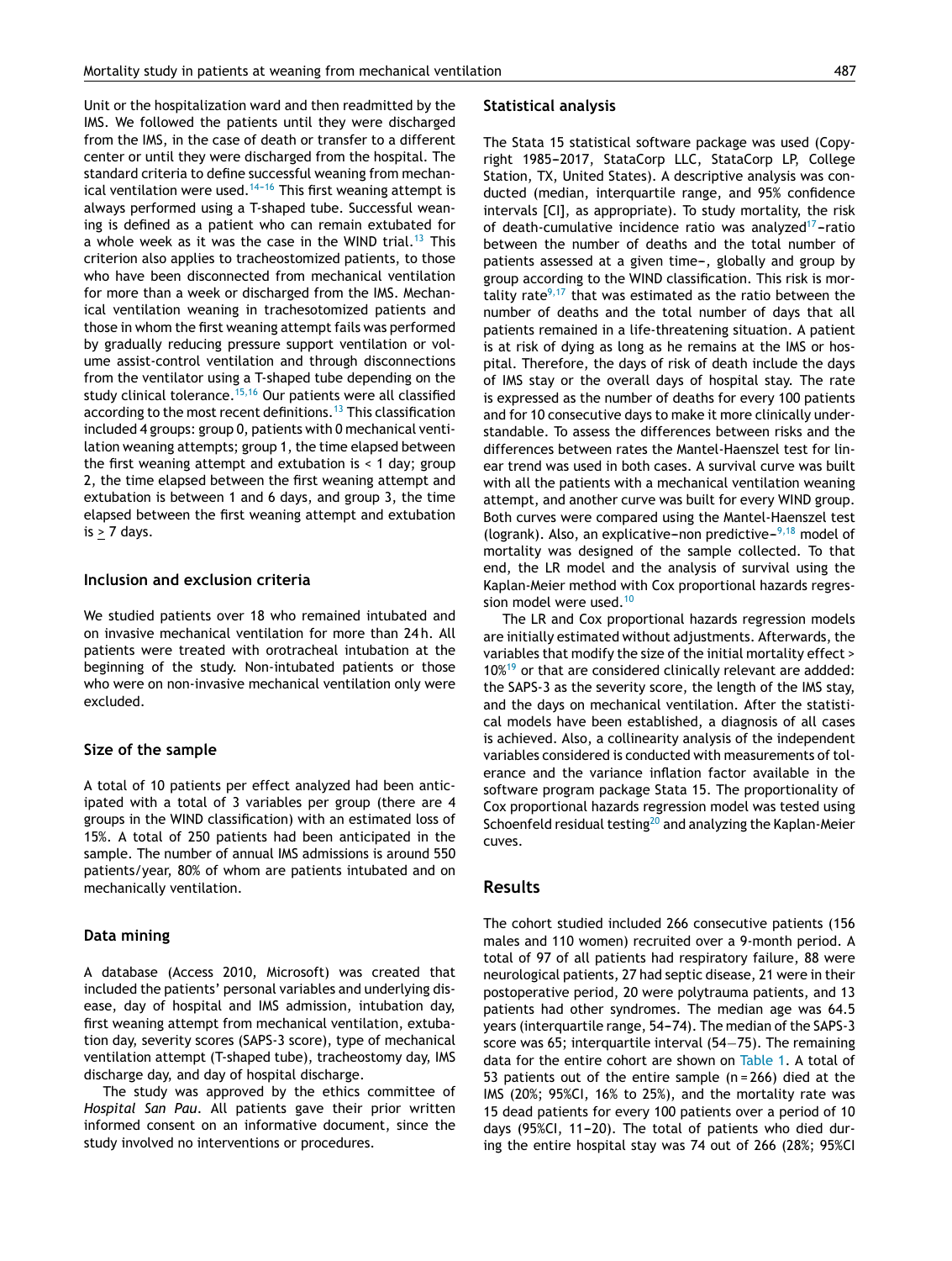<span id="page-3-0"></span>**Table 1** Patient's characteristics and progression.

|                                                                                                | Total           | Group 0                  | Group 1        | Group 2                                             | Group 3           | P <sup>a</sup> |
|------------------------------------------------------------------------------------------------|-----------------|--------------------------|----------------|-----------------------------------------------------|-------------------|----------------|
| Patients, n                                                                                    | 266             | 40                       | 166            | 38                                                  | 22                |                |
| Age in years, median (interquartile<br>range)                                                  | $64.5(54 - 75)$ | $68(60 - 76)$            | $62(52-73)$    | $63(54 - 76)$                                       | $70(60 - 77)$     |                |
| SAPS-3s core, median (interquartile<br>range)                                                  | $65(54 - 75)$   | $70(62 - 82)$            | $64(54 - 72)$  | $61(52 - 73)$                                       | $67(55 - 84)$     |                |
| Prediction of mortality based on the<br>SAPS-3 score (%), median<br>(interquartile range)      | $46(24-66)$     | $57(40 - 76)$            | $44(24-60)$    | $38(20-62)$                                         | $50(26 - 79)$     |                |
| Length of IMS stay (in days), median<br>(interquartile range)                                  | $9(9-17)$       | $5(3-14)$                |                | 7.5 $(4.5-13.5)$ 13.5 $(9.5-21.5)$ 23 $(17.5-32.5)$ |                   |                |
| DMV, median (interquartile range)                                                              | $7(3-13)$       | $6(3-12)$                | $5(2-10)$      | $10(6-15)$                                          | $19(12-24)$       |                |
| SBT-IMS discharge, median<br>(interquartile range)                                             | $4(2-8)$        |                          | $2.5(1.5-5.5)$ | $6.5(3.5-8.5)$                                      | $14(11.5 - 17.5)$ |                |
| Tracheostomies, n (%)                                                                          | 15 (100)        | $\overline{\phantom{a}}$ | 9(5)           | 4(11)                                               | 2(9)              |                |
| Patients dead at the IMS setting, n                                                            | 53              | 34                       | 8              | 3                                                   | 8                 |                |
| Mortality rate at the IMS setting,<br>mean (95%CI)                                             | $20(16-25)$     | $85(71-93)$              | $5(3-9)$       | $8(3-21)$                                           | $36(20-56)$       | 3.001          |
| Mortality rate at the IMS setting,<br>deaths for every 100 patients over<br>a period of 10 day | $15(12-20)$     | $85(59-118)$ 11 (5-21)   |                | $10(2-30)$                                          | $18(8-35)$        | .32            |
| Length of hospital say (in days),<br>median (interquartile range)                              | $20(10-39)$     | $8(3-24)$                | $20(10-39)$    | $23(18-40)$                                         | $39(26 - 57)$     |                |
| SBT-hospital discharge                                                                         | $16(8-33)$      | -                        | $14(8-30)$     | $18(10-33)$                                         | $31(18-42)$       |                |
| Patients dead at the hospital setting,<br>n                                                    | 74              | 36                       | 25             | $\overline{4}$                                      | 9                 |                |
| In-hospital mortality rate, mean<br>$(95\%CI)$                                                 | $28(23-34)$     | $90(77-96)$              | $15(10-21)$    | 11 $(4-24)$                                         | 41 $(23-61)$      | .03            |
| In-hospital mortality rate (dg),<br>deaths for every 100 patients over<br>a period od 10 day   | $10(8-12)$      | $46(33-65)$              | $7(4-10)$      | $5(1-12)$                                           | $11(5-21)$        | .34            |

95%CI, 95% confidence interval; DMV, days on mechanical ventilation; SBT-hospital discharge, days between the first spontaneous breathing trial and hospital discharge; SBT-IMS discharge, days between the first spontaneous breathing trial and discharge from the Intensive Medicine Service.

<sup>a</sup> Statistical significance among groups 1, 2, and 3.

23%-33%), and mortality rate was 10 dead patients for every 100 patients over a period of 10 days (IC 95% 8−12). Regarding the entire population  $(n = 266)$ , the meadian length of the IMS stay and duration of mechanical ventilation were 9 and 7 days, respectively (7 and 5 for the living patients and 6 and 4 for the dead patients). El The median SAPS-3 score was 63 points for the living and 75 for the dead.

A total of 40 patients out of the entire cohort of 266 paients fell within group 0 of the WIND classification (15%; 95%CI, 11% to 20%); 166 fell within group 1 (62%; 95%CI 56% to 68%); 38 within group 2 (14%; 95%CI, 11% to 19%); and 22 within group 3 (8%; 95%CI 6% to 12%).

The median and interquartile range of the previous days elapsed on mechanical ventilation before the first mechanical ventilation weaning attempt of WIND group 1 were 5 days (2–10); 7 days (3–12) in group 2, and 10 days (5–14) in group 3. Regarding the IMS and in-hospital crude mortality rates, significant differences were seen between groups 1 and 3 of the WIND classification (Table 1). However, the mortality rate of groups 1 and 3 in the WIND classification, both in-hospital and at the IMS, is different between the groups, but still non-statistically significant (Table 1).

Excluding group  $0$  (n = 40), where no patients on mechanical ventilation weaning were included and analyzing the patients included in groups 1, 2, and 3 (n = 226), the rate of dead patients at the IMS setting was 8.4% (19/226; 95%CI, 5% to 13%), being 6 dead patients the mortality rate for every 100 patients over a period of 10 days (95%CI, 4−10). The total of patients who died during the entire hospital stay was 38 out of 226 patients (17%; 95%CI, 13%-22%). Mortality rate was 5 dead patients for every 100 patients over a period of 10 days (95%CI, 4-8).

The median and interquartile range of days elapsed between intubation and tracheostomy were 26 days (19-40). The limitation of the therapeutic effort was applied to 13 out of 19 patients who had previously undergone a mechanical ventilation weaning attempt during their IMS stay. The reason for transferring patients outside the IMS was clinical improvement and to avoid monitoring or intensive or invasive treatments. The patients readmitted to the IMS were 13 of a total sample of 266 patients (5%; 95%CI, 3% to 8%). Eleven of the 13 patients readmitted to the IMS were reintubated. Six of these 13 patients (46%) died during the in-hospital episode.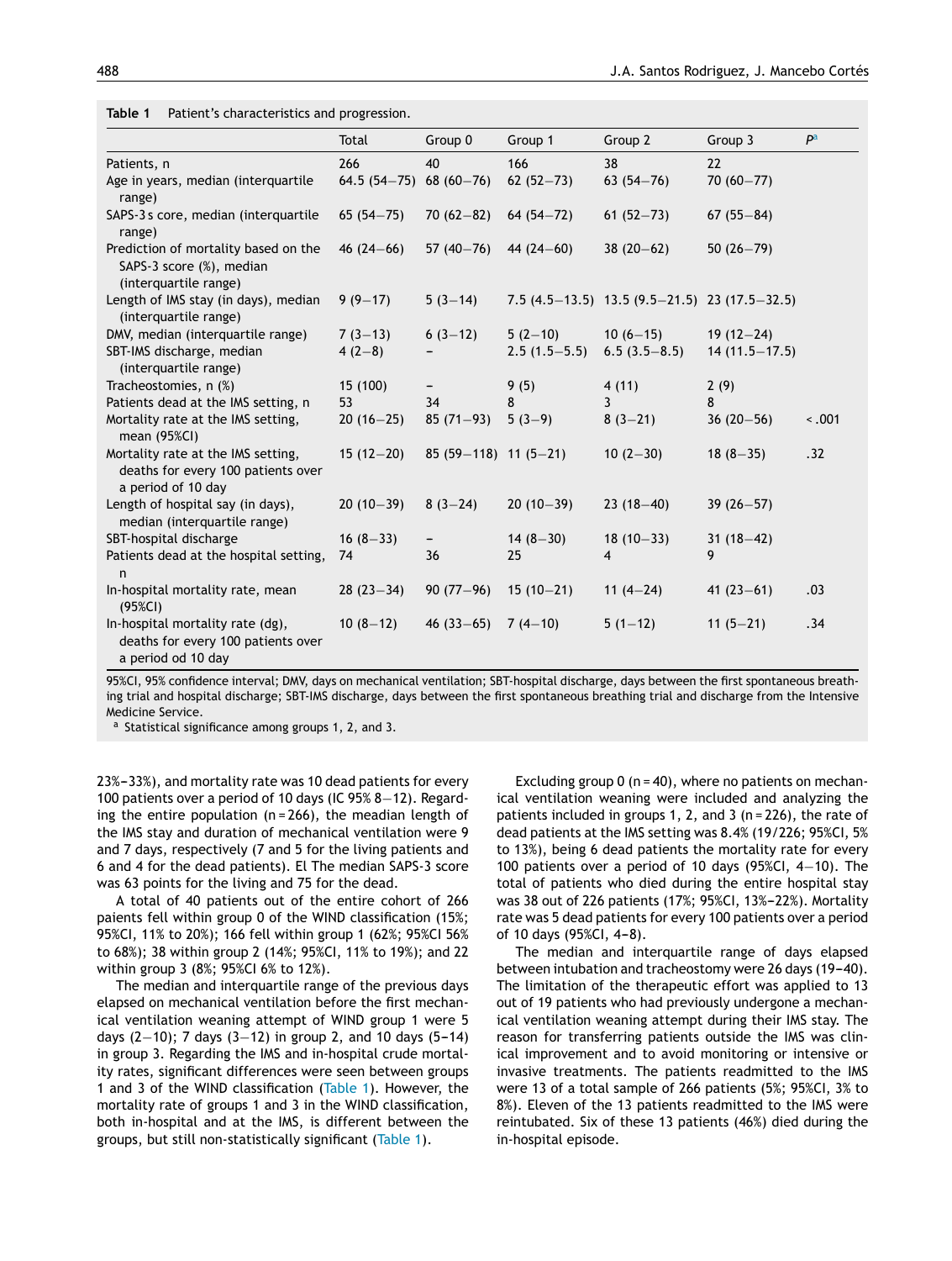|                             | Alive at the IMS setting      | Dead at the IMS setting      |
|-----------------------------|-------------------------------|------------------------------|
| Patients, n                 | 213                           | 53                           |
| Age, median (IQR)           | $63(52 - 73)$                 | $69(60 - 76)$                |
| SAPS-3, median (IQR)        | $63(54 - 72)$                 | $75(65 - 84)$                |
| IMS stay, median (IQR)      | $9(5-16)$                     | $12(52 - 73)$                |
| DVM, median (IQR)           | $6(3-11)$                     | $12(5-25)$                   |
|                             | Alive at the hospital setting | Dead at the hospital setting |
| Patients, n                 | 192                           | 74                           |
| Age, median (IQR)           | $62(51 - 73)$                 | $69(60 - 77)$                |
| Hospital stay, median (IQR) | $21(12-40)$                   | $18(6 - 33)$                 |

**Table 2** Relevant variables between alive and death patients.

DMV, days on mechanical ventilation; IMS, Intensive Medicine Service; IQR, interquartile range.

Table 2 shows the age, SAPS-3 score, length of stay, and days on mechanical ventilation of the entire cohort separated between alive and dead patients.

Tables 3 and 4 show mortality results at the IMS setting using the LR model (Table 3) and Cox proportional hazards regression model (Table 4). [Table](#page-5-0) 3a shows the results obtained with the LR model (odds ratio) without adjusting group 3 vs. group 1 of the WIND classification, but still adjusting for the SAPS-3 score, length of hospital stay (days), and days on mechanical ventilation. Mortality differences are statistically significant. [Table](#page-5-0) 3b shows the same data obtained with the Cox proportional hazards regression model. In this case no statistically significant differences were seen.

Tables 4 show the in-hospital mortality rates using the LR model (table 5) and the Cox proportional hazards regres-sion model (table 6), respectively. [Table](#page-5-0) 4a shows the results obtained with the LR model (odds ratio) without adjusting group 3 vs. 1 of the WIND classification, but adjusting for the SAPS-3 score, length of hospital stay (days), and days on mechanical ventilation. Motality differences were seen in the non-adjusted model. However, this difference vanishes after adjusting the model for the aforementioned variables. [Table](#page-5-0) 4b shows the same data obtained using the Cox proportional hazards regression model. No differences were seen between groups 3 and 1 of the WIND classification or in the adjusted or non-adjusted model.

The Kaplan-Meier curves, Figs.  $1-5$ , show the evolution of mortality in the IMS and hospital settings both globally and per WIND classification groups.

#### **Discussion**

With our sample we did not see any differences in the mortality rate of patients with a first mechanical ventilation weaning attempt when they were classified according to the WIND study and compared based on mortality rates and survival analyses using the Kaplan-Meier and Cox proportional hazards regression models. These models all take the follow-up period into account. When adjusting the Cox regression equation for the SAPS-3 score, the length of the stay (days) and the days on mechanical ventilation, the effect of the last 2 variables was statistically significant in the IMS setting compared to all of them in the







**Fig. 2** Survival curve in the Intensive Medicince Service for groups 1, 2, and 3. Mantel-Haenszel test (logrank); *P* = .92.

hospital setting. The SAPS-3 score predicts in-hospital mortality, not IMS mortality; the beneficial effect of the IMS stay is small when increased in just 1 day; however, it is statistically significant; (tables 3b and 4b) and could be clinically relevant with longer stays. This may be due to the care provided while patients are out of the limitation of therapeutic effect strategy. The deleterious effect due to an accumulation of days on mechanical ventilation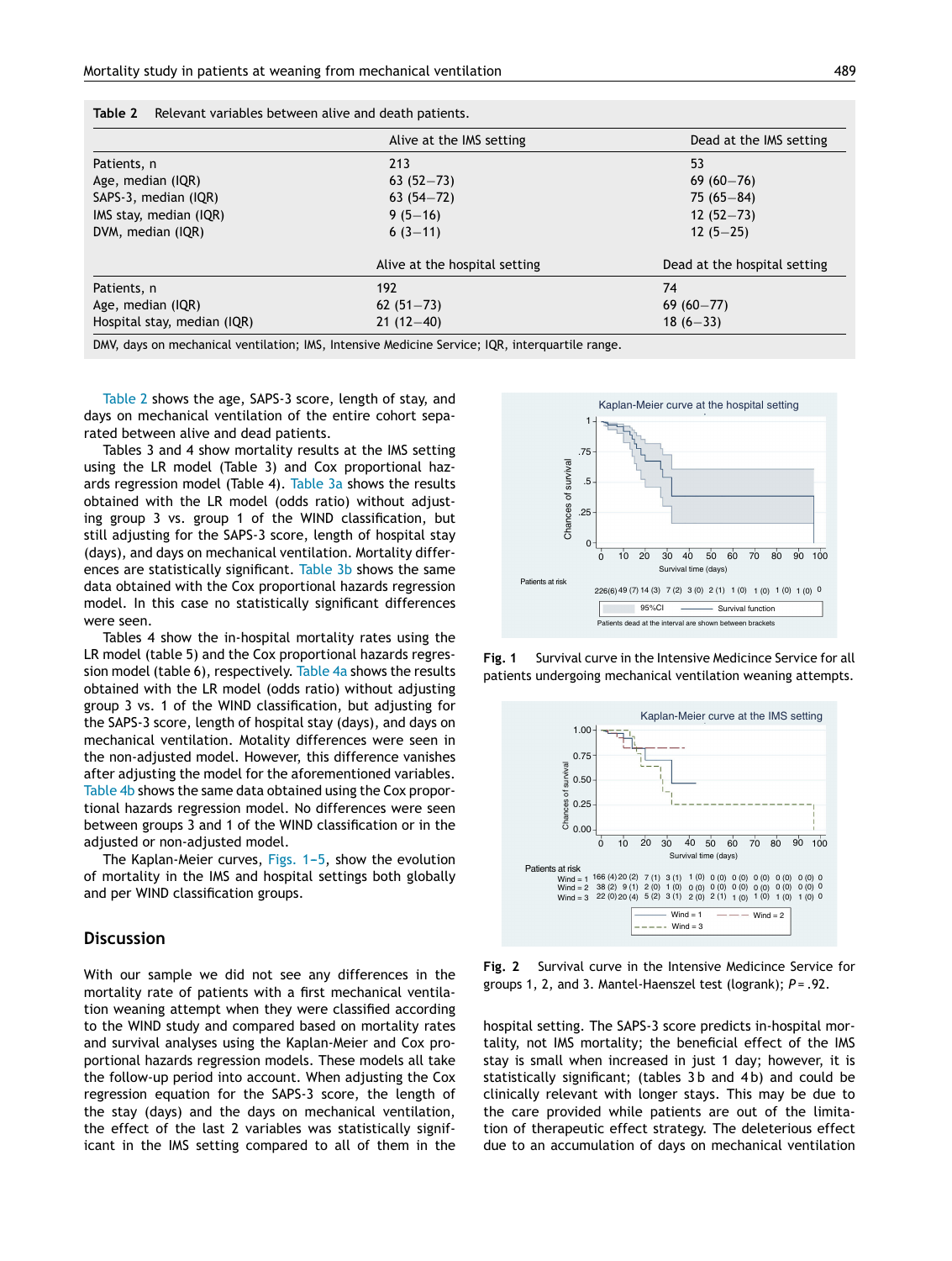| $\sim$ .001. Logistics regression adjusted in the line setting. |            |      |       |        |  |
|-----------------------------------------------------------------|------------|------|-------|--------|--|
| Mortality                                                       | Odds ratio | P    | 95%CI |        |  |
| WIND 2 vs. 1                                                    | 1.584      | .529 | 0.378 | 6.642  |  |
| $3$ vs. 1                                                       | 4.775      | .021 | 1.260 | 18.101 |  |
| SAPS-3                                                          | 1.037      | .038 | 1.002 | 1.074  |  |
| <b>StIMS</b>                                                    | 0.976      | .390 | 0.923 | 1.032  |  |
| <b>DMV</b>                                                      | 1.103      | .001 | 1.039 | 1.171  |  |
| Cons                                                            | 0.002      | .000 | 0.000 | 0.027  |  |

<span id="page-5-0"></span>**Table 3a** Logistics regression without adjustments in the IMS setting, odds ratio of WIND groups 3 vs. 1: 11.3; 95%CI (3.7-34.7); *P* < 001. Logistics regression adjusted in the IMS setting.

95%CI, 95% confidence interval; Cons, constant; DMV, days on mechanical ventilation; StIMS, length of stay (days) at the Intensive Medicine Service.

**Table 3b** Cox proportional hazards regression model without adjustments in the IMS setting, hazard ratio of WIND groups 3 vs. 1: 1.2; 95%CI (0.4-3.6); *P* = .728. Cox proportional hazards regression model adjusted in the IMS setting.

| Mortality          | Hazard ratio |       | 95%CI |       |
|--------------------|--------------|-------|-------|-------|
| WIND 2 vs. 1       | 1.005        | .995  | 0.254 | 3.967 |
| $3 \text{ vs. } 1$ | 1.064        | .920  | 0.319 | 3.550 |
| SAPS-3             | 1.026        | .101  | 0.995 | 1.059 |
| <b>StIMS</b>       | 0.905        | 3.001 | 0.857 | 0.955 |
| <b>DMV</b>         | 1.093        | .001  | 1.038 | 1.152 |

95%CI, 95% confidence interval; Cons, constant; DMV, days on mechanical ventilation; StIMS, length of stay (days) at the Intensive Medicine Service.

| Table 4a Logistics regression without adjustments in the hospital setting. Odds ratio of groups WIND 3 vs. 1: 4.0; 95%CI 1.5-10.8; |
|------------------------------------------------------------------------------------------------------------------------------------|
| $P = .007$ . Logistics regression adjusted in the hospital setting.                                                                |

| Mortality    | Odds ratio | P     | 95%CI |       |
|--------------|------------|-------|-------|-------|
| WIND 2 vs. 1 | 0.550      | .328  | 0.166 | 1.821 |
| $3$ vs. 1    | 1.652      | .414  | 0.495 | 5.512 |
| SAPS-3       | 1.051      | 3.001 | 1.023 | 1.080 |
| <b>StIMS</b> | 1.007      | .829  | 0.948 | 1.069 |
| <b>DMV</b>   | 1.057      | .093  | 0.991 | 1.127 |
| Cons         | 0.003      | 3.001 | 0.000 | 0.024 |

95%CI, 95% confidence interval; Cons, constant; DMV, days on mechanical ventilation; StIMS, length of stay (days) at the Intensive Medicine Service.

**Table 4b** Cox proportional hazards regression model without adjustments in the hospital setting, hazard ratio of WIND groups 3 vs. 1: 1.6; 95%CI 0.7-3.4; *P* = .233. Cox proportional hazards regression model adjusted in the hospital setting.

| Mortality    | Hazard ratio |       | 95%CI | Mortality |
|--------------|--------------|-------|-------|-----------|
| WIND 2 vs. 1 | 0.783        | .655  | 0.268 | 2.291     |
| 3 vs. 1      | 1.373        | .491  | 0.558 | 3.382     |
| SAPS-3       | 1.040        | 3.001 | 1.019 | 1.062     |
| <b>StIMS</b> | 0.968        | .016  | 0.943 | 0.994     |
| <b>DMV</b>   | 1.037        | .010  | 1.009 | 1.066     |

95%CI, 95% confidence interval; Cons, constant; DMV, days on mechanical ventilation; StIMS, length of stay (days) at the Intensive Medicine Service.

is well-known.<sup>[13](#page-7-0)</sup> In our study, this effect is also significant but small when mechanical ventilation is prolonged in just 1 day (tables 3b and 4b). However, the deleterious effect of ventilation logically increases as the days on mechanical ventilation increase as well (cumulative risk).

Mortality differences were seen in the same sample when a mortality rate based model and LR model were used both in the IMS and in the hospital setting. Since the LR model does not take into account the follow-up time, the intergroup mortality differences seen were significantly higher when this model was used compared to when the Cox pro-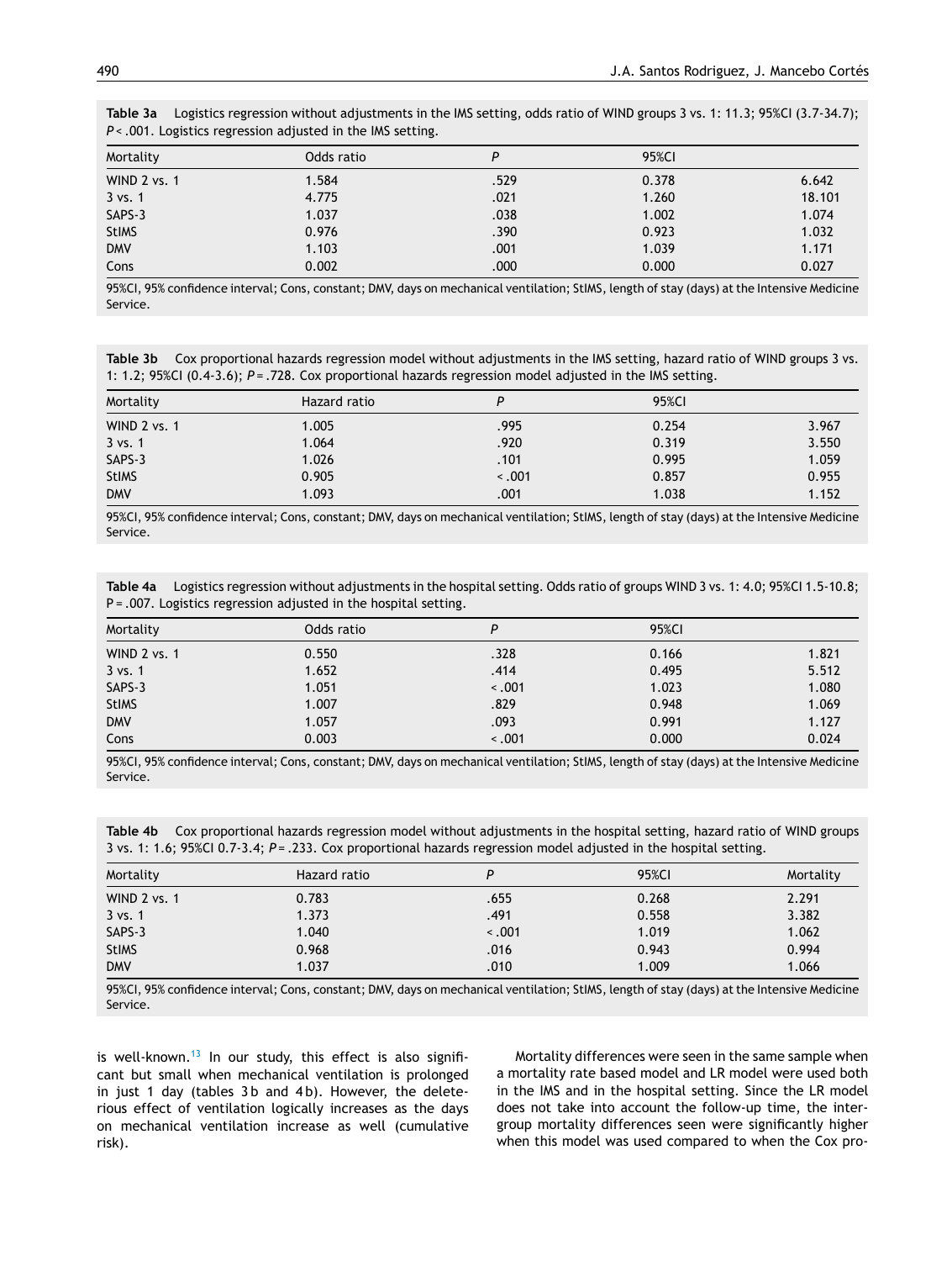

**Fig. 3** Survival curve at the hospital setting.



**Fig. 4** Survival curve at the hospital hospital according to the WIND groups. The patients who died during the corresponding interval are shown between brackets. Mantel-Haenszel test (logrank);  $P = .33$ .



**Fig. 5** Survival curve of group 0.

portional hazards regression model was used (tables 3-4). However, the use of mortality rates and the LR model may give us biased or inaccurate estimates.<sup>[11,21](#page-7-0)</sup> Actually, the LR model $8,22,23$  is appropriate when a binary effect like being dead or alive is analyzed without taking into account the moment when the effect actually happens.  $8,17,23,21$  However, the LR model may not be appropriate to estimate mortality in the context of variable follow-up studies such as when estimating IMS and in-hospital mortality.<sup>[1,21](#page-7-0)</sup>

With the LR model we lose information because it ignores the time elapsed until death occurs and the time the patient remains hospitalized.<sup>[24,25](#page-7-0)</sup> The use of this model for followup studies of any variables should only be considered as an alternative to the Cox proportional hazards regression model when the follow-up of the cohort is short in time and the rate of censoring, that is, the number of patients who do not make it to the event that is being analyzed-death in our case-is minimum and similar between the levels of the explicative variable.<sup>[11,17,21](#page-7-0)</sup> A censored data (or incomplete event) is, therefore, a living patient at the end of the followup period (IMS or hospital in our case).

The WIND study<sup>[13](#page-7-0)</sup> is an effort to unify the criteria and include all the clinical possibilities of patients who remain on invasive mechanical ventilation. However, the simple comparison of the rates of dead patients without any confidence intervals to estimate what actually happens in the general population may not be adequate enough to conclude that the mortality rate of one group is different from that of the other. The mortality rates reported by the WIND study, that only analyzed mortality in the IMS setting, cannot be compared to the risk of death becase to be considered as such the follow-up period<sup>[17](#page-7-0)</sup> is required which, in this case, varies from one patient to the next and from one group to the next and, therefore, is not comparable.

Our strategy to analyze events while on mechanical ventilation, in particular from the first mechanical ventilation weaning attempt, is similar to that used by authors like Jubran et al. $^{26}$  $^{26}$  $^{26}$  who used an analysis of survival with the Kaplan-Meier method and logrank to estimate mortality in a group of patients weaning from mechanical ventilation. Another study<sup>[27](#page-7-0)</sup>, in the same group, also used the Cox proportional hazards regression model to quantify the mortality rate associated with certain variables (connection to mechanical ventilation, vasopressor therapy, and the SAPS-2 score, among others). This methodology allowed the authors to analyze mortality in detail in a cohort with great variability at the follow-up.

Our study has some limitations. There were very few patients in groups 2 and 3 of the WIND classification. This study was conducted in a single center, which means that its external validity could be put into question. The limitation of the therapeutic effort could condition the time elapsed until death occurs. Thus, if the limitation of the therapeutic effort minimized the amount of days the patients remain at risk, it would overestimate mortality rates. Also, in group 1 of our study, there is a large number of patients discharged from the IMS who eventually die at the hospital floor after the implementation of measures to limit the therapeutic effot. The Kaplan-Meier method means that the chances that a certain data will be censored is independent from survival time (or the follow-up period), an assumption that may not be true with our patients.<sup>[25,28](#page-7-0)</sup> The fact that no mortality differences were seen among the groups of the WIND classification may also be due to the fact that our study was statistically underpowered. However, the same statement should be true for the LR model, where differences were actually seen.

In our own view and in the opinion of other authors $10,25-27$ , the analysis of survival and Cox proportional hazards regres